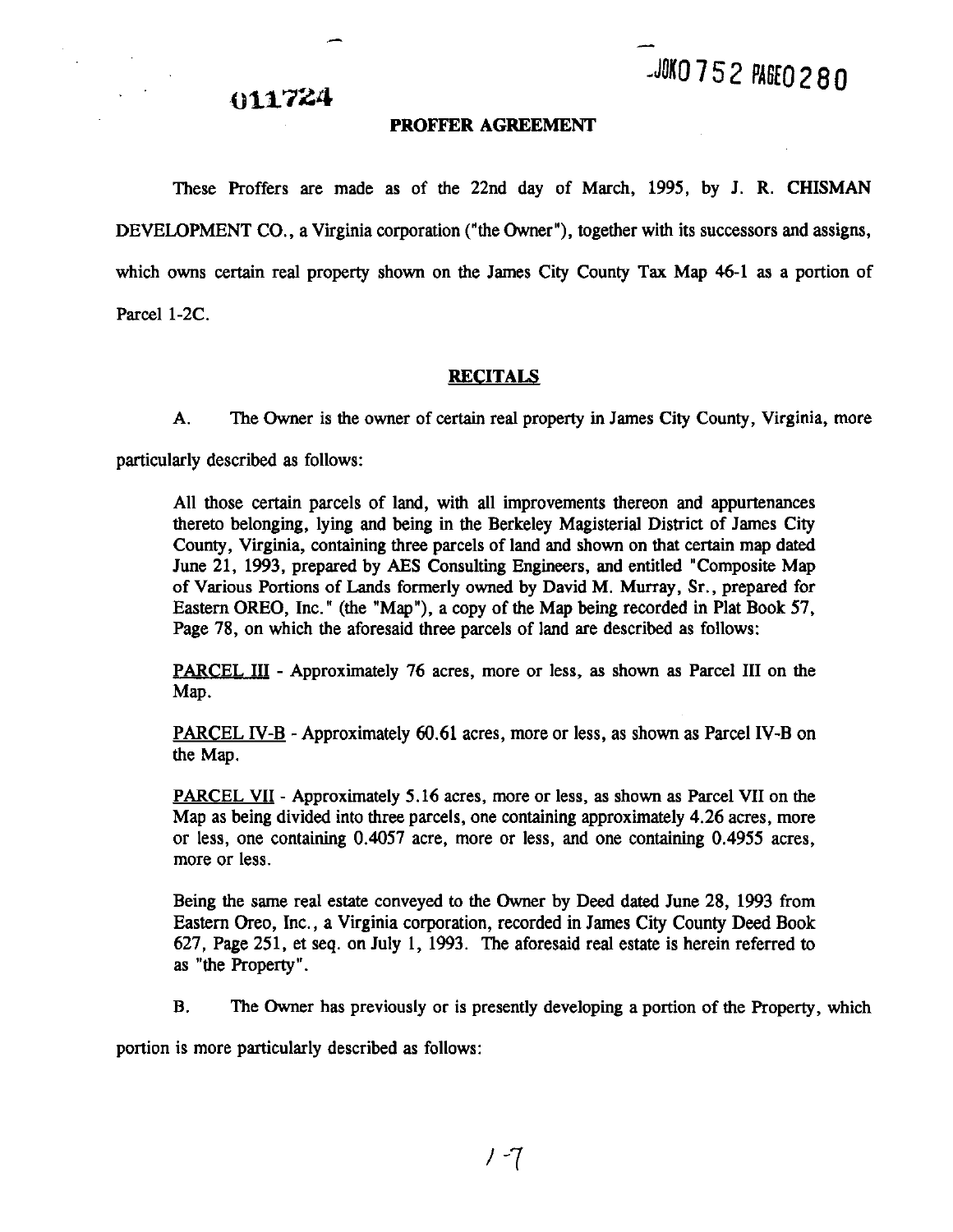### **BOOKQ, 52 PAGEQ 281**

All those certain parcels of land, with all improvements thereon and appurtenances thereto belonging, lying and being in the Berkeley Magisterial District of James City County, Virginia, comprising phases 1 and 2 of Section 5 of St. George's Hundred Subdivision as shown on the Map, and also including approximately 30.68 acres of Parcel **111** now or to be developed as phases 3 and 4 of Section 5 and all of Section 6 of St. George's Hundred (not shown on the Map).

The aforesaid real estate is herein referred to as "the Developed Property".

C. That portion of the Property not included within the Developed Property is herein referred to as "the Undeveloped Property".

D. The Owner is desirous of continuing to develop the Undeveloped Property but in accordance with General Residential Zoning District, R-2, of the James City County Code.

E. The Undeveloped Property together with other surrounding properties is currently subject to certain proffered conditions pursuant to Case No. 2-21-86 ("the Existing Proffers") approved by James City County ("the County").

F. The Existing Proffers applicable to the Undeveloped Property may no longer be appropriate given the proffered conditions andlor special use permit conditions applicable to other properties in the vicinity, the prior satisfaction of some of the proffered conditions applicable to the Undeveloped Property, and the subsequent establishment by the County of the Route 5 Transportation Improvement District.

*G.* The Owner has applied for a rezoning of the Undeveloped Property with revised proffers. If the rezoning is approved, the Owner must thereafter submit for approval by the County a plan of development ("the Plan of Development").

H. The County's Comprehensive Plan Land Use Map specifically designates the Undeveloped Property as "Low Density Residential" expressly providing for conventional residential development patterns at densities of two dwelling units per acre or less and at densities greater than two

 $2 - 7$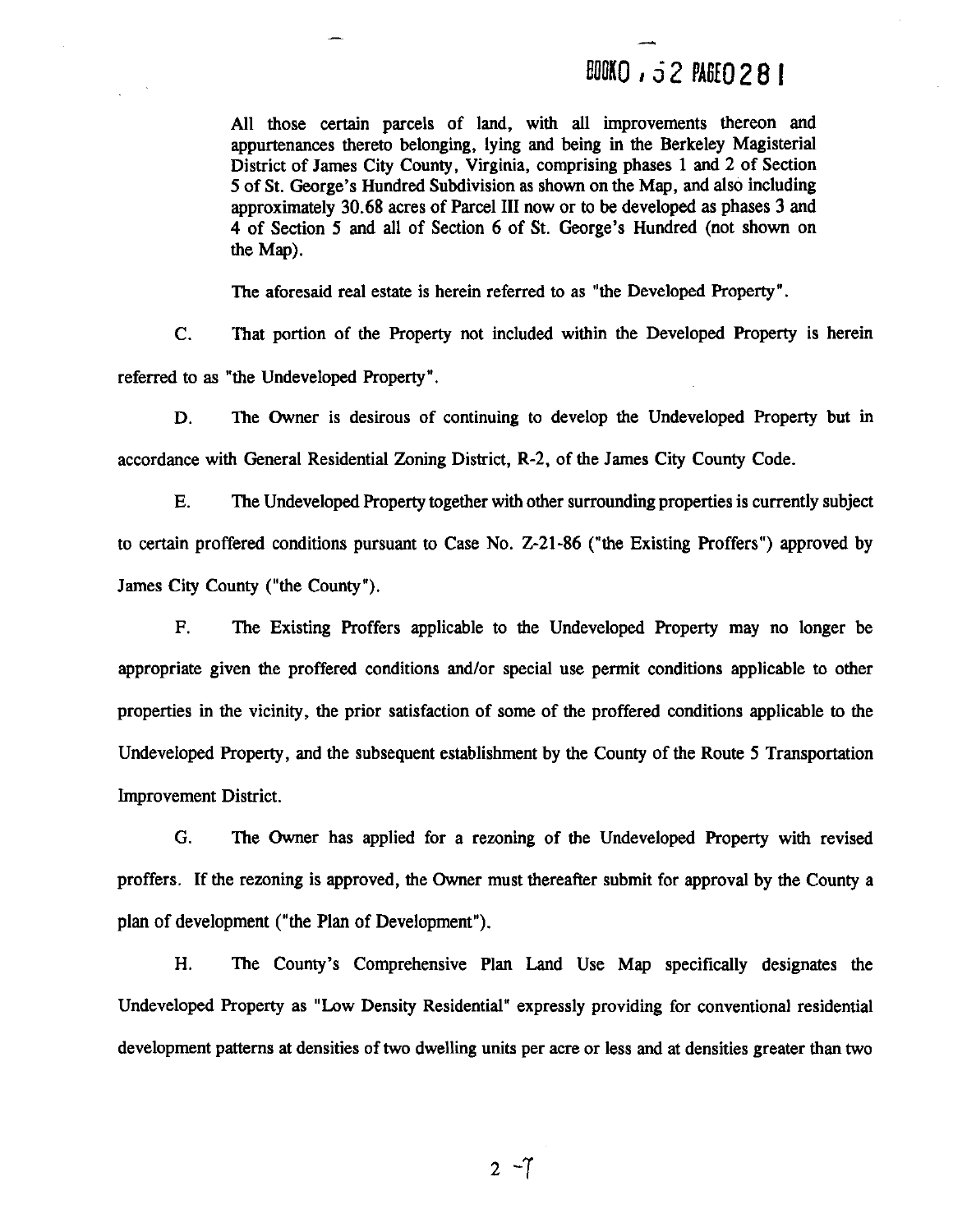# Lux10752 PAGE0282

dwelling units per acre, cluster development patterns are encouraged with such developments being considered for densities of up to four dwelling units per acre.

I. The provisions of the County Zoning Ordinance and Existing Proffers may be deemed inadequate for the orderly development of the Undeveloped Property.

**J.** In lieu of the Existing Proffers, the Owner desires to offer to the County certain proffers for the development of the Undeveloped Property not generally applicable to land similarly zoned for the protection and enhancement of the community and to provide for the high quality and orderly development of the Undeveloped Property.

NOW, THEREFORE, for and in consideration of the approval by the County of the rezoning of the Undeveloped Property and the acceptance of the proffers hereinafter set forth in lieu of the Existing Proffers, and pursuant to 815.1-491.1, et seq., of the Code of Virginia, 1950, as amended, **and** 820-16 et seq. of the County Code, the Owner agrees that it will meet and comply with all of the following proffers in developing the Undeveloped Property. In the event the requested rezoning is not approved and these proffers are not accepted by the County in lieu of the Existing Proffers, these proffers shall become null and void.

#### **PROFFERS**

#### 1. Uses.

The uses of the Undeveloped Property shall be limited to the following:

- Accessory buildings or structures as defined.
- Community recreation facilities, including parks, playgrounds, clubhouses, boating facilities, swimming pools, ball fields, tennis courts, and other similar recreation facilities.
- Single-family detached dwellings.
- Water impoundments, new or expansion of, less than 50 acres and with dam heights of less than 25 feet.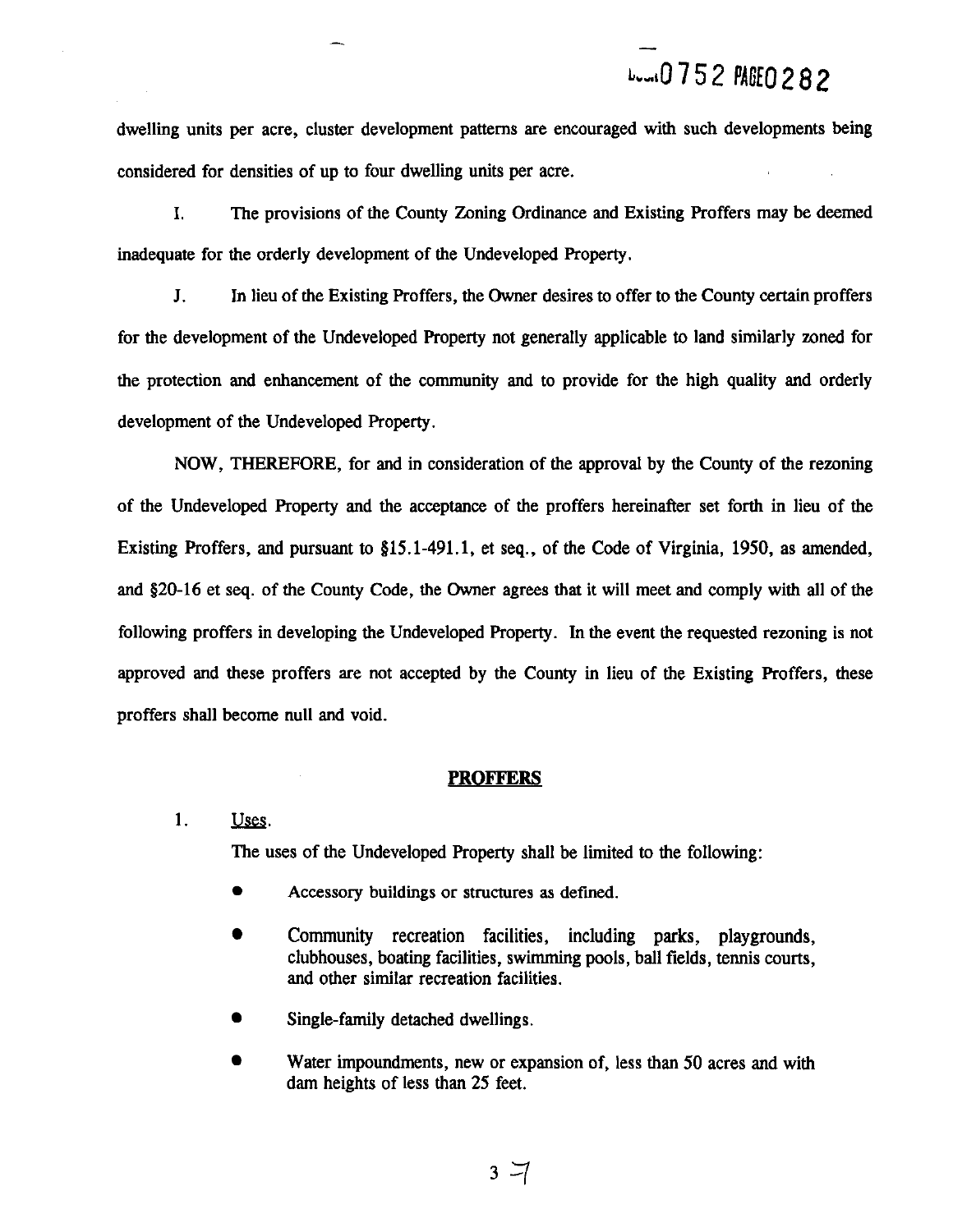#### 2. Plan of Development.

The Undeveloped Property shall be developed in accordance with a Plan of Development to be approved by the County with the number of dwelling units limited to 106.

3. Access to the Undeveloped Property.

The access to the Undeveloped Property shall be within a portion of the area shown as "90' Easement Area, 5.70 AC" shown on the Map. In addition, left and right turn lanes on Route 5 shall be provided as deemed necessary by the Virginia Department of Transportation ("VDOT"). If not previously constructed by others, said access and turn lanes shall be designed and constructed or guaranteed with corporate surety or cash bond in accordance with applicable standards of the County and **VDOT** prior to the **final**  subdivision approval for dwelling units of any portion of the Undeveloped Property on Parcel IVB as shown on the Map.

4. Cash payments for each dwelling unit lot developed within the Undeveloped Property.

The Owner shall contribute to the County the sum of one percent  $(1\%)$  of the verified initial sales price for each dwelling unit lot developed within Parcel IVB as shown on the Map and the County shall make these monies available to the Route 5 Transportation Improvement District for construction of alternate Route 5 or for any other project included in the County's Capitol Improvement Plan, the need for which in whole or in part is generated by the development of the Undeveloped Property. Said contributions shall be payable only when, as and if the Owner conveys a lot within said area on which lot is located, a dwelling unit for which an initial certificate of occupancy has been issued by the County. Notice that such sum is due shall be recorded on all plats of subdivision approved after the date hereof. Said notice shall further provide that in the event that the amount due per lot is not paid as aforesaid, a 25% collection fee plus interest at the legal rate shall be assessed.

#### 5. Conservation Areq.

At the written request of the County Administrator and prior to the recordation of a subdivision plat pursuant to the Plan of Development,the Owner shall dedicate to the County, subject to the rights herein reserved, a fee simple interest in and to all or any portion of the Undeveloped Property along the southern boundaries of the Undeveloped Property, and Sections 5 and 6 of St. George's Hundred and along Powhatan Creek adjacent to the eastern boundary of St. George's Hundred (approximately 46.4 acres) owned by the Owner consisting of stream beds, areas subject to flooding, marsh, areas with slopes exceeding 25% gradient and wetlands for use by the County for conservation, recreational and storm water management purposes. Existing trees, shrubbery and vegetation within said area shall remain "as is" provided, however, the Owner and/or the County shall have the right to install and construct over, under, across and through such areas such new roads, trails, drainage structures, storm water management facilities, utilities and entrance signs as may be necessary, in accordance with the terms of these proffers and as approved by the Development Review Committee of the County's Planning Commission.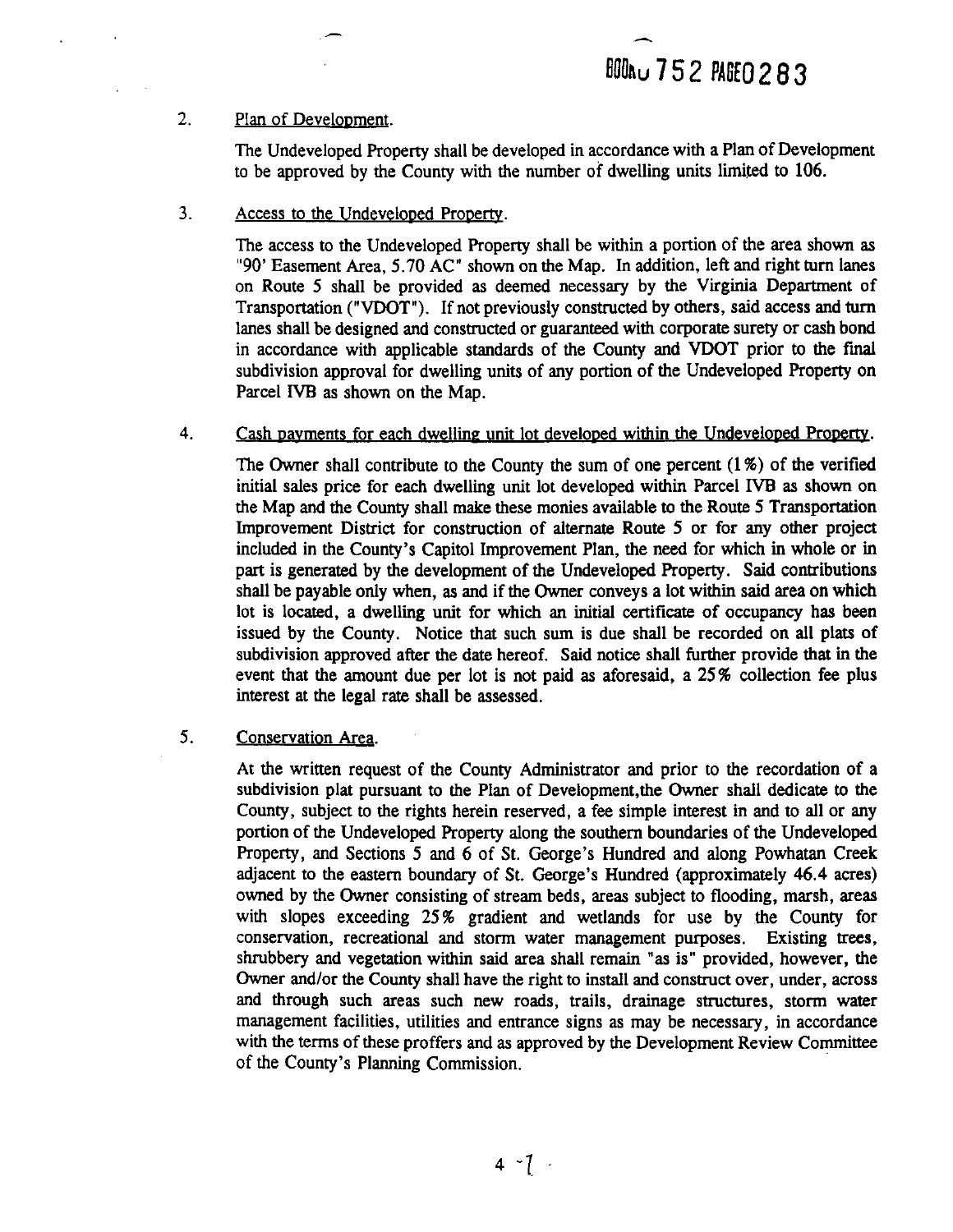### **ANO 752 PAGEO 284**

#### 6. Community **Name.**

The Undeveloped Property shall not be named St. George's Hundred.

#### **7. <b>35'** Wooded Buffer Between Undeveloped Property and St. George's Hundred.

The Plan of Development shall provide for the preservation of the existing buffer 35' in width between the Undeveloped Property and Section **3** of St. George's Hundred. No portion of said buffer shall be located within any lot on which a dwelling unit is proposed for construction.

#### 8. No Internal Streets Between Undeveloped Property and St. George's Hundred.

Subject to the provisions of paragraph 9 hereof, no internal street connections shall be permitted between the Undeveloped Property and Sections **3** and **6** of St. George's Hundred which would otherwise allow for motorized vehicular traffic between said areas.

#### 9. Pedestrian and Bikeway Path/Utility Lines Between Undeveloped Property and St. George's Hundred.

The Plan of Development shall provide on the Undeveloped Property adjacent to that portion of Sabre Drive (extended) between **127** Arena Street (Route 1441) and **236**  Robertson Street (Route **1439)** a strip of land fifty feet in width for use as a public pedestrian and bicycle path and for utility easements between the public streets of Section **3** of St. George's Hundred and those of the Undeveloped Property.

The Owner shall construct a concrete pathway eight feet in width within the aforesaid area between said public streets and construct pipe bollards or other obstacles at each end of the path to prevent motorized vehicular access between the Undeveloped Property and St. George's Hundred.

#### **10.** Homeowner's Association.

The Owner shall organize a homeowner's association ("the Association") in accordance with Virginia law whereby all property owners within the Undeveloped Property, by virtue of their property ownership, must be members. The articles of incorporation, bylaws and restrictive covenants (together, the "Governing Documents") creating and governing the Association shall be submitted to and reviewed by the County Attorney prior to final subdivision approval for dwelling units on any portion of the Undeveloped Property. The Governing Documents shall require that the Association adopt an annual maintenance budget and shall require the Association to: (i) assess all members owning property within the Undeveloped Property for the maintenance of all properties owned or maintained by the Association including all Best Management Practice facilities; and, (ii) file liens on said members' properties for nonpayment of such assessments and for the cost of remedying violations of, or otherwise enforcing, the Governing Documents.

**11. 150'** Buffer Alone Route **5.** Except for the entrance road described in proffer numbered **3** above, that portion of the Undeveloped Property within **150'** of Route **5** shall be left in its existing natural wooded state, except for utility crossings, construction road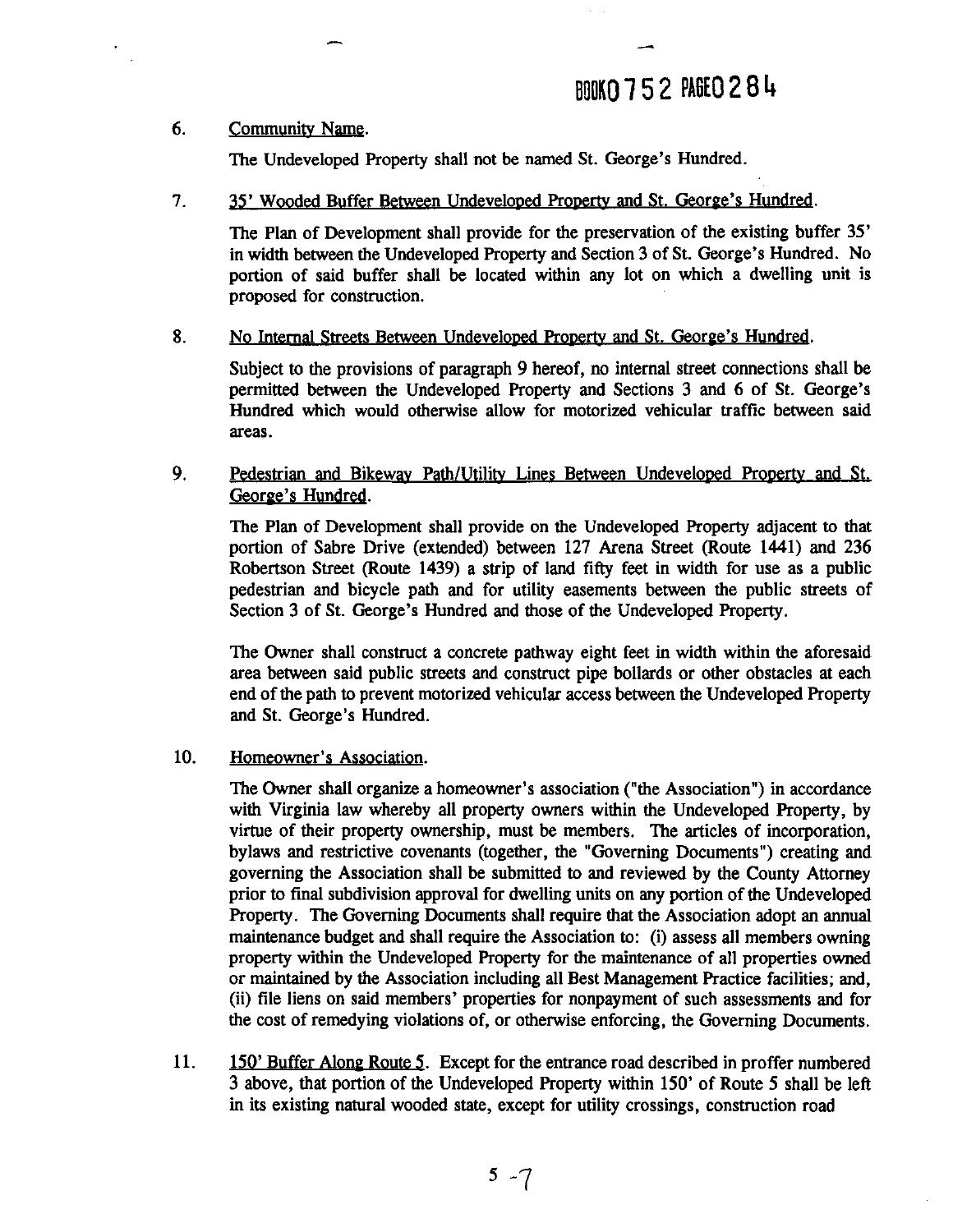### **BOOK0752 PAGE0285**

entrances, signs and storm water management facilities, each of which must be approved by the Development Review Committee of the County's Planning Commission. Notwithstanding the aforesaid, dead, diseased or dying trees or trees weakened by age, storm or other injury and dead, diseased or dying shrubbery may be removed.

#### **GENERAL PROFFERS**

#### $\mathbf{1}$ Existing Proffers No Longer Applicable to Undeveloped Property.

Upon the acceptance of these Proffers by the County, the Existing Proffers shall no longer be applicable to the Undeveloped Property.

 $2.$ Headings.

> All section and subsection headings of this Agreement are for convenience only and are not part of these proffers.

3. Conflict with Vested Rights.

> These Proffers are subject and inferior to the Owner's vested rights pursuant to subdivision plans and plans of development previously approved by the County. Any conflict between the terms of these Proffers and the Owner's vested rights shall be resolved in accordance with the Owner's vested rights.

4. Severability of Provisions.

> If any clause, sentence, paragraph, section or subsection of these Proffers shall be adjudged by any Court of competent jurisdiction to be invalid for any reason, including a declaration that it is contrary to the Constitution of the Commonwealth or of the United States, or if the application thereof to the Owner or to any government agency or circumstance is held invalid, such judgment or holding shall be confined in its operation to the clause, sentence, paragraph, section or subsection hereof or the specific application thereof, directly involved in the controversy in which the judgment or holding shall have been rendered or made, and shall not in any way affect the validity of any other clause, sentence, paragraph, section or subsection hereof, or affect the validity of the application thereof to the Owner or to any other government agency, person or circumstance.

WITNESS the following signature and seal:

**J. R. CHISMAN DEVELOPMENT CO., a Virginia corporation** 

By:

President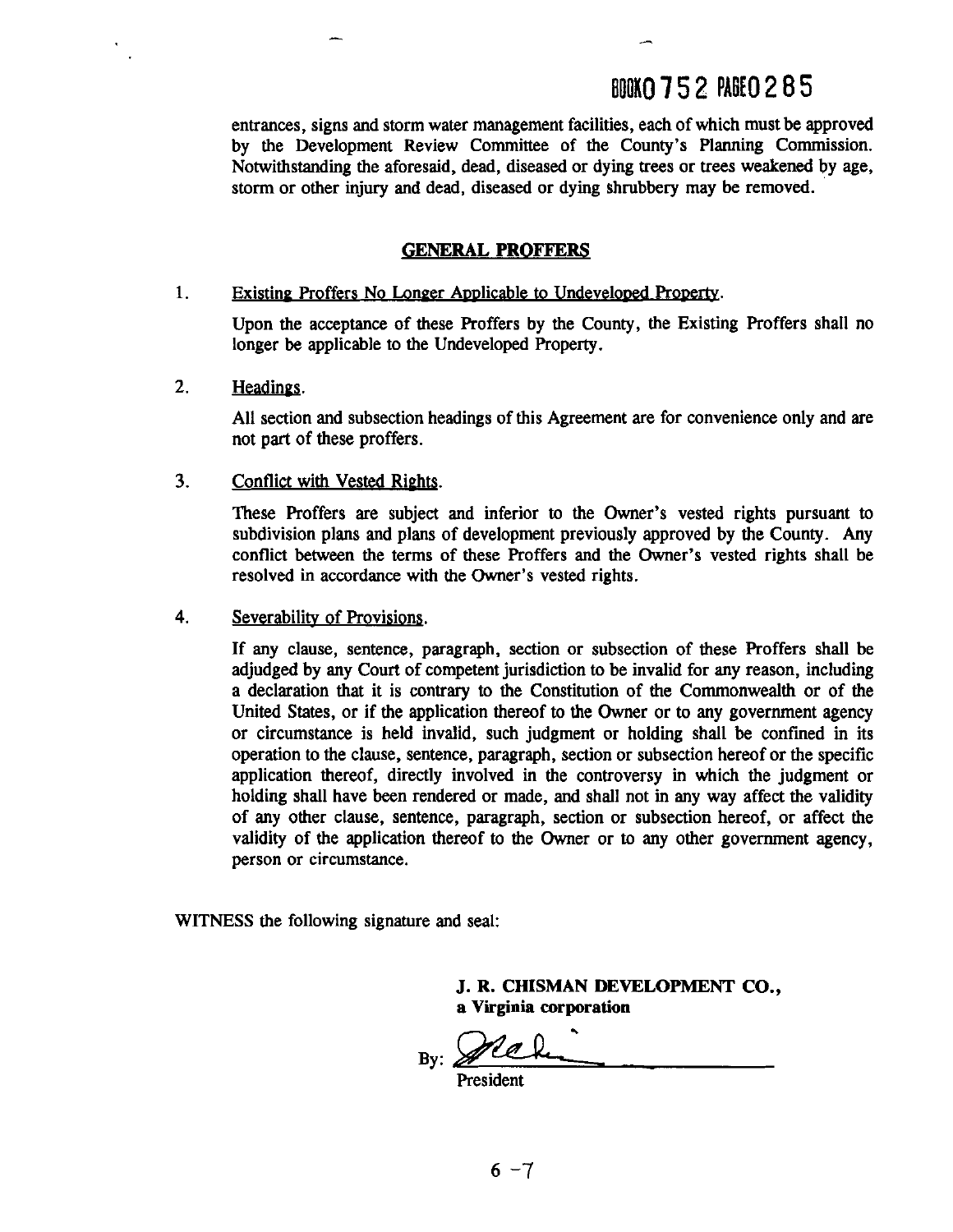## **BOUNU 752 PADEO 286**

### **STATE OF VIRGINIA**

COUNTY OF JAMES CITY, to-wit:

The foregoing instrument was acknowledged before me this  $\mathbb{R}^{n+1}$  day of March, 1995 by J. R.

Chisman, President of J. R. CHISMAN DEVELOPMENT CO., a Virginia corporation, its officer in

its behalf first duly authorized.

NOTARY PUBLIC

My commission expires:  $\frac{9-30-97}{8}$ 

| VIRGINIA: City of Williamshum and County of          |                     |
|------------------------------------------------------|---------------------|
| James City 1                                         |                     |
| In the Clerk's Office of the                         | <b>Court of the</b> |
| City of the allemsburg and Con-                      | <b>es City-the</b>  |
| $30$ day of $\mu$                                    | $95$ . This $022$   |
| <b>Cruze was presented with contain announced as</b> |                     |
| dimitted to record at /:// o'clock                   |                     |
| Teste: Helene S. Ward, Clerk                         |                     |
| by Nell 10 QUAID                                     |                     |
|                                                      |                     |